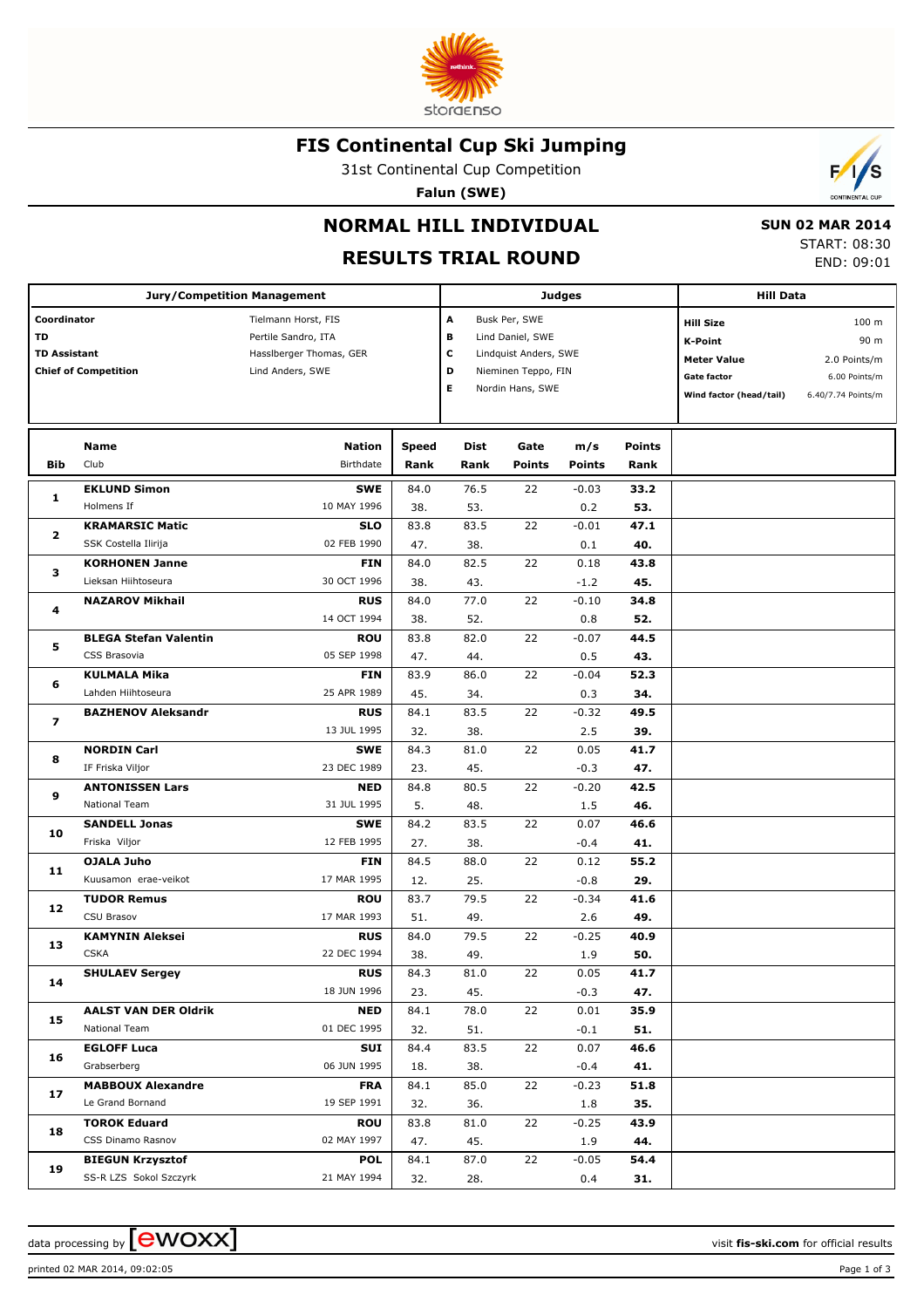

### **FIS Continental Cup Ski Jumping**

31st Continental Cup Competition

**Falun (SWE)**



## **NORMAL HILL INDIVIDUAL**

 **SUN 02 MAR 2014** START: 08:30

|                | <b>RESULTS TRIAL ROUND</b>                           |                           |            |             |               |               |            |  |  |  |
|----------------|------------------------------------------------------|---------------------------|------------|-------------|---------------|---------------|------------|--|--|--|
|                | Name                                                 | <b>Nation</b>             | Speed      | Dist        | Gate          | m/s           | Points     |  |  |  |
| <b>Bib</b>     | Club                                                 | Birthdate                 | Rank       | Rank        | <b>Points</b> | <b>Points</b> | Rank       |  |  |  |
|                | <b>NEDREJORD Ole Mathis</b>                          | <b>NOR</b>                | 84.2       | 87.0        | 22            | $-0.20$       | 55.5       |  |  |  |
| 20             | Nordlys II                                           | 26 JUN 1996               | 27.        | 28.         |               | 1.5           | 28.        |  |  |  |
|                | <b>LEIHE Stephan</b>                                 | <b>GER</b>                | 84.6       | 89.0        | 22            | $-0.38$       | 60.9       |  |  |  |
| 21             | SC Willingen                                         | 05 JAN 1992               | 8.         | 14.         |               | 2.9           | 8.         |  |  |  |
|                | <b>DESCOMBES SEVOIE Vincent</b>                      | <b>FRA</b>                | 84.5       | 87.5        | 22            | $-0.40$       | 58.1       |  |  |  |
| 22             | Douanes Chamonix                                     | 09 JAN 1984               | 12.        | 27.         |               | 3.1           | 20.        |  |  |  |
|                | <b>PITEA Sorin Iulian</b>                            | <b>ROU</b>                |            |             |               |               |            |  |  |  |
| 23             | CSS Dinamo Rasnov                                    | 09 JUL 1997               |            |             |               |               |            |  |  |  |
|                | <b>MIETUS Krzysztof</b>                              | <b>POL</b>                | 84.2       | 86.5        | 22            | $-0.39$       | 56.0       |  |  |  |
| 24             | AZS Zakopane                                         | 08 MAR 1991               | 27.        | 32.         |               | 3.0           | 25.        |  |  |  |
|                | <b>GRIGOLI Marco</b>                                 | SUI                       | 84.1       | 83.5        | 22            | $-0.38$       | 49.9       |  |  |  |
| 25             | Alpina St. Moritz                                    | 27 APR 1991               | 32.        | 38.         |               | 2.9           | 38.        |  |  |  |
| 26             | <b>KAELIN Pascal</b>                                 | SUI                       | 84.1       | 84.5        | 22            | $-0.20$       | 50.5       |  |  |  |
|                | Einsiedeln                                           | 11 JAN 1993               | 32.        | 37.         |               | $1.5\,$       | 37.        |  |  |  |
| 27             | <b>HILDE Tom</b>                                     | <b>NOR</b>                | 84.4       | 89.0        | 22            | $-0.26$       | 60.0       |  |  |  |
|                | Asker Skiklubb                                       | 22 SEP 1987               | 18.        | 14.         |               | 2.0           | 15.        |  |  |  |
| 28             | <b>STREITLER Patrick</b>                             | <b>AUT</b>                | 84.9       | 90.0        | 22            | $-0.03$       | 60.2       |  |  |  |
|                | SV Dornbirn-Vorarlberg                               | 17 APR 1995               | 2.         | 9.          |               | 0.2           | 12.        |  |  |  |
| 29             | <b>WOLNY Jakub</b>                                   | <b>POL</b>                | 84.2       | 85.5        | 22            | 0.02          | 50.9       |  |  |  |
|                | Lks Klimczok bystra                                  | 15 MAY 1995               | 27.        | 35.         |               | $-0.1$        | 36.        |  |  |  |
|                | <b>JOHANSSON Robert</b>                              | <b>NOR</b>                | 84.9       | 87.0        | 22            | $-0.11$       | 54.9       |  |  |  |
| 30<br>31       | Soere Aal IL                                         | 23 MAR 1990               | 2.         | 28.         |               | 0.9           | 30.        |  |  |  |
|                | <b>MEZNAR Mitja</b>                                  | <b>SLO</b>                | 84.5       | 89.0        | 22            | $-0.29$       | 60.2       |  |  |  |
|                | <b>NSK Trzic Trifix</b>                              | 30 JUN 1988               | 12.        | 14.         |               | 2.2           | 12.        |  |  |  |
|                | <b>KLUSEK Bartlomiej</b>                             | POL                       | 84.0       | 88.5        | 22            | $-0.32$       | 59.5       |  |  |  |
|                | LKS Klmczok Bystra                                   | 15 JAN 1993               | 38.        | 18.         |               | 2.5           | 16.        |  |  |  |
| 33             | <b>ZNISZCZOL Aleksander</b>                          | POL                       | 84.6       | 88.5        | 22            | 0.10          | 56.4       |  |  |  |
|                | KS Wisla Ustronianka                                 | 08 MAR 1994               | 8.         | 18.         |               | $-0.6$        | 23.        |  |  |  |
| 34             | <b>PREVC Cene</b>                                    | SLO                       | 84.2       | 92.0        | 22            | 0.10          | 63.4       |  |  |  |
|                | Sk Triglav kranj                                     | 12 MAR 1996               | 27.        | 2.          |               | $-0.6$        | 2.         |  |  |  |
| 35             | <b>ZUPANCIC Miran</b>                                | <b>SLO</b>                | 83.8       | 90.5        | 22            | $-0.03$       | 61.2       |  |  |  |
|                | SK Zagorje                                           | 11 NOV 1989               | 47.        | 6.          |               | 0.2           | 6.         |  |  |  |
| 36             | <b>BJERKEENGEN Fredrik</b>                           | <b>NOR</b>                | 84.5       | 90.5        | 22            | 0.14          | 60.1       |  |  |  |
|                | Kolbukameratene IL                                   | 11 NOV 1988               | 12.        | 6.          |               | $-0.9$        | 14.        |  |  |  |
| 37             | <b>HAYBOECK Stefan</b><br>UVB Hinzenbach             | <b>AUT</b><br>27 AUG 1989 | 84.8       | 90.5        | 22            | $-0.12$       | 61.9       |  |  |  |
|                |                                                      |                           | 5.         | 6.          |               | 0.9           | 4.         |  |  |  |
| 32<br>38<br>39 | <b>ALTENBURGER Florian</b><br>SC Seekirchen-Salzburg | <b>AUT</b><br>02 NOV 1993 | 84.0       | 91.0        | 22            | $-0.03$       | 62.2       |  |  |  |
|                | <b>MAYLAENDER Jan</b>                                |                           | 38.        | 3.          | 22            | 0.2           | 3.<br>59.2 |  |  |  |
|                | SC Degenfeld                                         | <b>GER</b><br>29 MAR 1992 | 84.6<br>8. | 89.0        |               | $-0.16$       | 17.        |  |  |  |
|                | <b>TOLLINGER Elias</b>                               | <b>AUT</b>                | 84.7       | 14.<br>90.0 | 22            | 1.2<br>0.17   | 58.9       |  |  |  |
| 40             | SV Innsbruck-Bergisel-Tirol                          | 25 MAR 1995               | 7.         | 9.          |               | $-1.1$        | 18.        |  |  |  |
|                | <b>GREIDERER Simon</b>                               | <b>AUT</b>                | 84.5       | 88.5        | 22            | $-0.16$       | 58.2       |  |  |  |
| 41             | HSV Absam-Bergisel-Tirol                             | 18 JAN 1996               | 12.        | 18.         |               | 1.2           | 19.        |  |  |  |
|                | <b>ROENSEN Atle Pedersen</b>                         | <b>NOR</b>                | 84.4       | 87.0        | 22            | 0.00          | 54.0       |  |  |  |
| 42             | Eidsvoll IF                                          | 13 AUG 1988               | 18.        | 28.         |               | 0.0           | 32.        |  |  |  |
|                | <b>SCHIFFNER Markus</b>                              | <b>AUT</b>                | 84.3       | 88.5        | 22            | 0.07          | 56.6       |  |  |  |
| 43             | UVB Hinzenbach-Oberoesterreich                       | 05 JUN 1992               | 23.        | 18.         |               | $-0.4$        | 22.        |  |  |  |

printed 02 MAR 2014, 09:02:05 Page 2 of 3